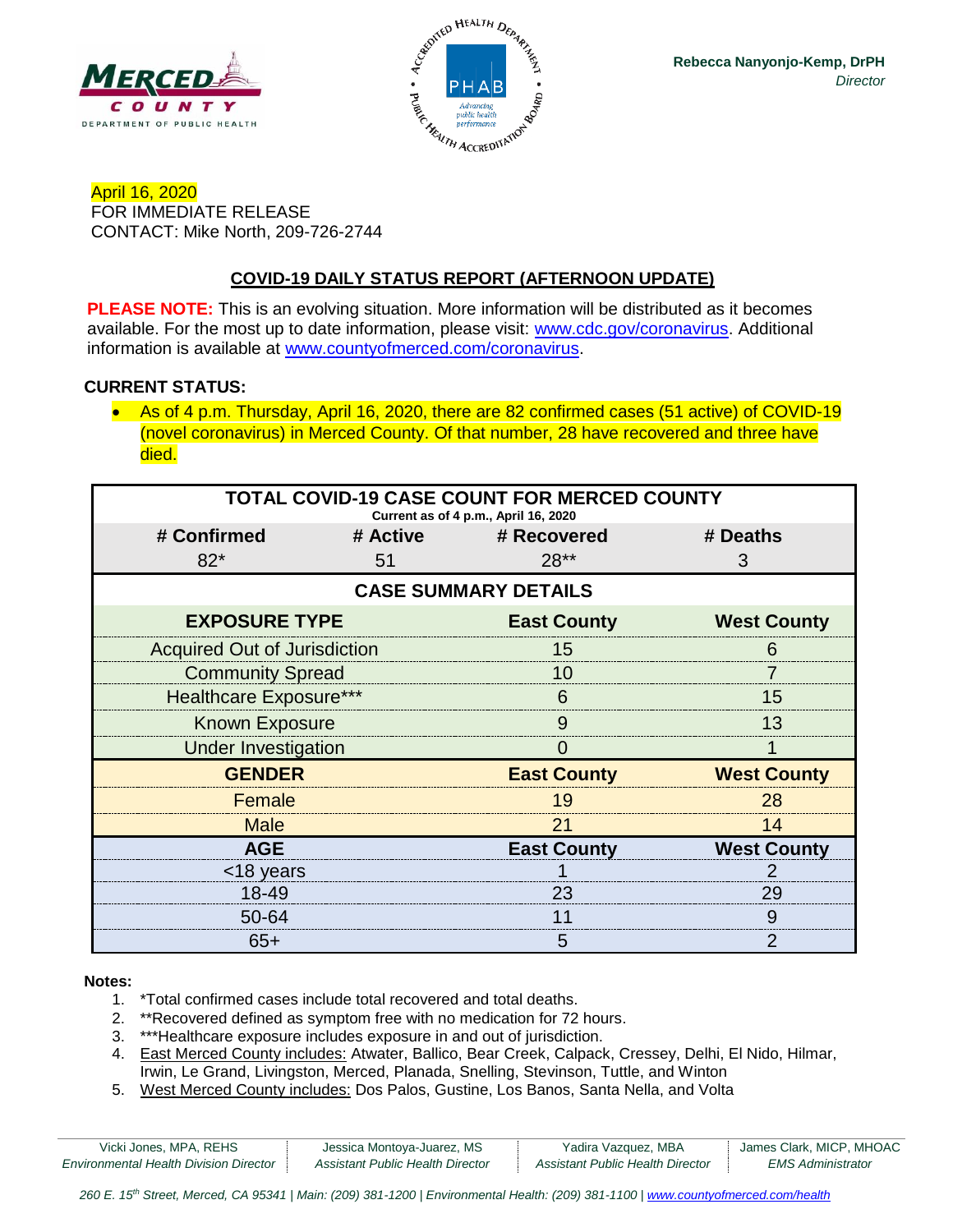• **Community-Specific Reporting:** Due to privacy laws, Merced County had not released a community-specific breakdown of positive cases until Monday, April 13. Due to a relatively low number of positive cases and the size of some of our cities and unincorporated communities, previously releasing those numbers could have been an identifying factor and a breach of patient confidentiality. Furthermore, releasing that type of data could have also created a false sense of security in communities without confirmed cases, leading to greater spread of COVID-19. However, similar to other neighboring counties, Merced County has now reached a high enough case total that patient confidentiality is no longer considered a major risk for communities that have five or more cases. For that reason, we are now releasing community-specific numbers for those that have five or more cases:



*Note: \*Only communities with five or more cases are reported in this graph.*

- Based on information provided by individuals who test positive, Public Health staff will continue to assess risks of exposure and contact any affected individuals.
- Due to privacy laws, the Public Health Department cannot release identifying information related to positive cases.
- In California, there are 27,199 confirmed cases and 893 deaths.

## **RECENT ACTIVITIES & UPDATES:**

• Merced County Public Health continues to coordinate with federal, state and local partners to further prepare us for future impacts. This includes working with the California Department of Public Health and the Centers for Disease Control and Prevention to monitor COVID-19.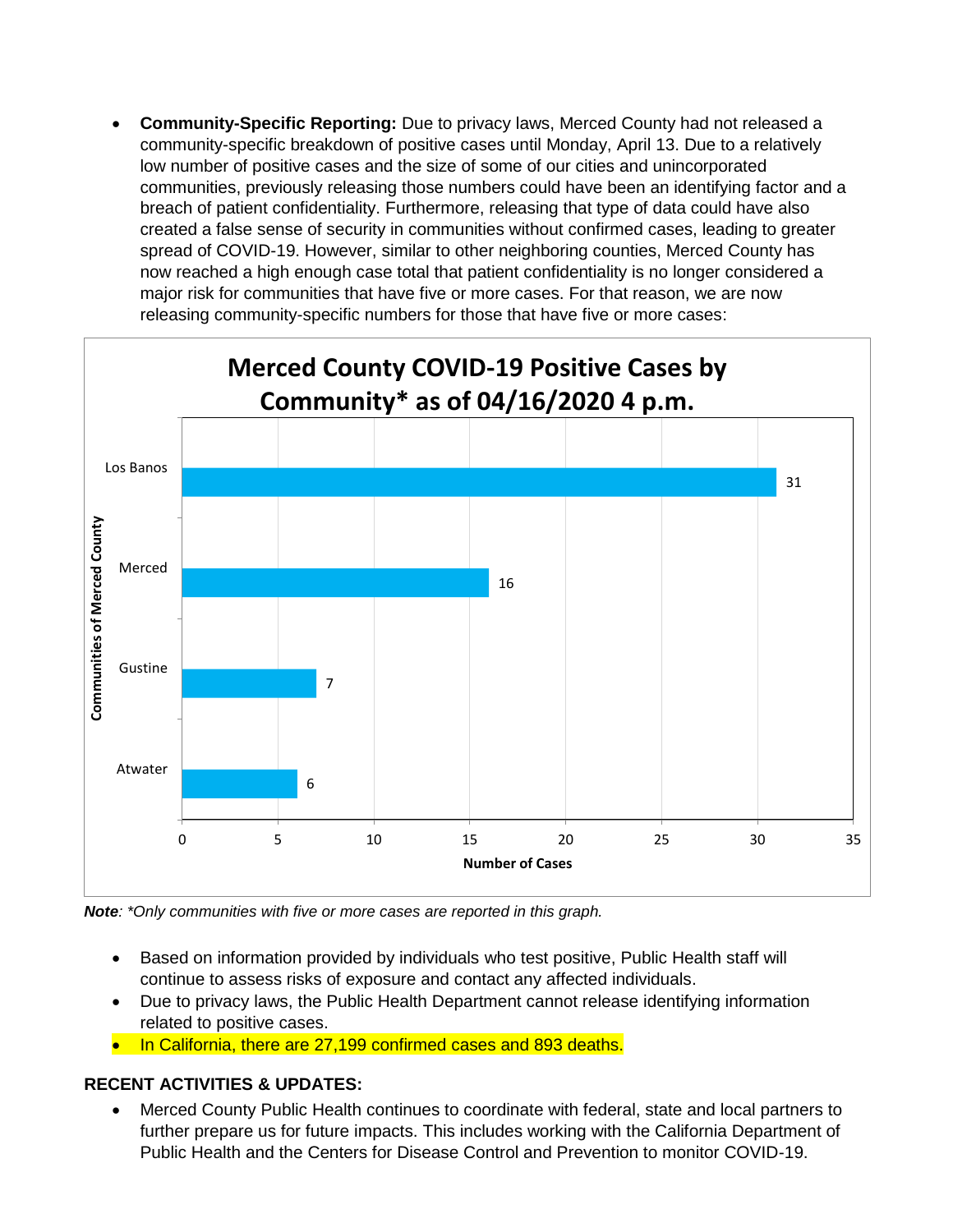- In coordination with the Merced County Office of Emergency Services, daily situational status calls continued this week with local government agencies, schools, and healthcare professionals in our community.
- Public Health provided a COVID-19 update to the Board of Supervisors during its regular meeting on Tuesday, April 14. That update can be viewed here: <https://mercedcountyca.new.swagit.com/videos/51813>
- The Merced County COVID-19 information webpage, [www.countyofmerced.com/coronavirus,](http://www.countyofmerced.com/coronavirus) continues to be updated on a daily basis.
- Residential and commercial real estate services, including settlement services, are considered essential critical infrastructure per Merced County Health Order issued on April 8, 2020, number 12, section f, subsection (i), as defined under the category of "Other Community, or Government Based Operations and Essential Functions" by the United States Department of Homeland Security, Cybersecurity and Infrastructure Security Agency (CISA). To view the CISA Memorandum on Identification of Essential Critical Infrastructure Workers during COVID-19 Response visit: [www.cisa.gov/publication/guidance-essential-critical](http://www.cisa.gov/publication/guidance-essential-critical-infrastructure-workforce)[infrastructure-workforce.](http://www.cisa.gov/publication/guidance-essential-critical-infrastructure-workforce) The California Association of Realtors has a website, [www.carcovidupdates.org/,](http://www.carcovidupdates.org/) dedicated to providing COVID-19 related information and resources for real estate agents, home buyers, home sellers and renters. The following resources, and more, are available:
	- o Guidelines for Real Estate Best Practices During COVID-19: [www.carcovidupdates.org/best-practices-guidelines?src=redalert](http://www.carcovidupdates.org/best-practices-guidelines?src=redalert)
	- o Information on recent news items that could impact real estate transactions and resources to help agents navigate transactions during the California coronavirus outbreak: [www.carcovidupdates.org/your-transactions](http://www.carcovidupdates.org/your-transactions)
	- o Resources: [www.carcovidupdates.org/resources](http://www.carcovidupdates.org/resources)
- Merced County hosted a "Small Business Resources" webinar today (April 16), covering resources currently available to small business owners and non-profit organizations amidst the COVID-19 pandemic.
	- $\circ$  For those unable to attend the webinar, a recording will soon be posted to [www.countyofmerced.com/coronavirus](http://www.countyofmerced.com/coronavirus) under the "video" tab as well as [www.facebook.com/MercedCounty.](http://www.facebook.com/MercedCounty)
- In response to the most recent Health Order from the Merced County Public Health Officer, the Merced County Library ended its "Curb Side Pick-Up" program Wednesday, April 15 in order to further encourage people to stay at home and limit public contact. The Library is encouraging the public to utilize the many online library services available at [www.countyofmerced.com/library.](http://www.countyofmerced.com/library) The Merced County Library has extended all due dates for materials currently checked out and has suspended late fees until the end of the COVID-19 pandemic.
- The Merced County Office of Emergency Services and Merced County Department of Public Health proclaimed a local and public health emergency March 13 in order to help address the outbreak. The Board of Supervisors ratified those actions during a March 16 special meeting.
- On March 19, Governor Gavin Newsom announced Executive Order N-33-20, asking California residents to stay at home. On March 20, Merced County's Health Officer also issued an Order directing County residents to remain in their places of residence except to perform or receive essential services.
- The Merced County Public Health Department Operations Center was opened Jan. 27, 2020  $(81 \text{ days})$  in order to prepare for COVID-19 in and around our community. The Merced County Emergency Operations Center is activated at a Level 1.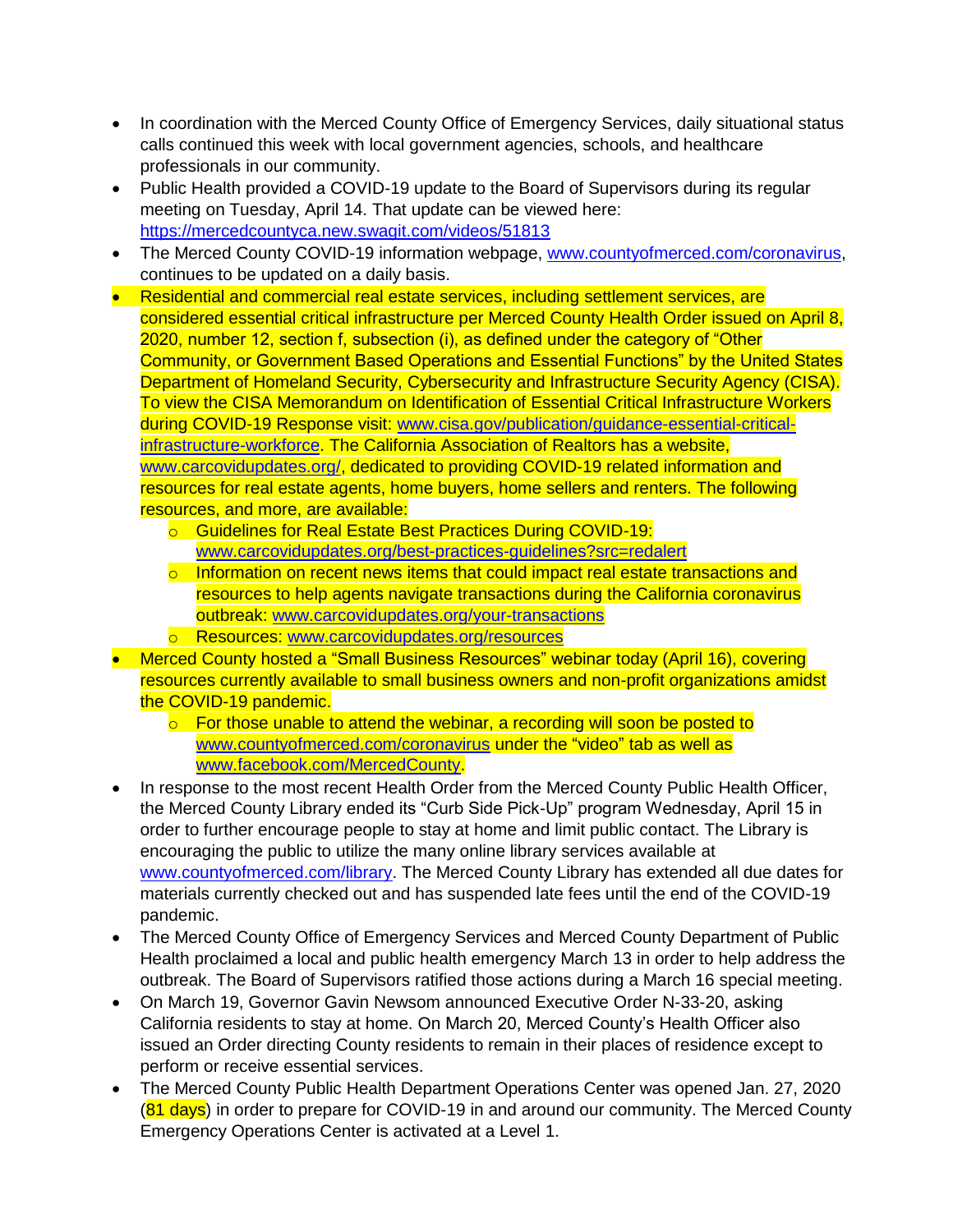#### **COVID-19 TESTING UPDATE:**

- Within the public health system, every person who has met CDC criteria for severe disease within Merced County has been tested. Testing has been limited across the state of California, as noted multiple times by state officials as a barrier to response.
- Public Health is actively identifying other methods to enhance testing capability for providers throughout the community and increase testing county-wide. We will continue to be notified should positive tests come through either system (public health or commercial).
- In late March, Merced County opened two "mobile specimen collection sites" for COVID-19 in order to streamline testing capabilities. Initially, there will be two collection days per week, one on the westside of the County, and one on the eastside of the County. Each site will remain open for four hours per day. Additional hours per day and days per week may become more frequent if supply and personnel availability increase.
	- o **PLEASE NOTE**: Use of these mobile specimen collection sites are by appointment only, and you must have a prescription from a physician and prior approval from the Merced County Department of Public Health. If you do not have a provider and have symptoms call 209-381-1180 for a phone consultation. Anyone without prior approval will not be tested. Locations will be provided to clients once appointments are made. Call 209-381-1180 for more information.

## **COVID-19 SYMPTOMS AND PRECAUTIONS:**

- Coronavirus symptoms include: mild to severe respiratory illness, fever, cough and difficulty breathing. If symptoms develop, individuals should stay at home to limit exposure to others.
- Anyone who has had contact with a person with possible COVID-19 infection and has the above symptoms should call his/her local health department/health care provider immediately.
- Do not go to your provider's office without calling ahead. Do not call 911 for suspected COVID-19 unless you are having a medical emergency.
- During the flu season, there are steps you can take to protect your health and the health of those around you:
	- o Wash your hands regularly with soap and water for 20 seconds.
	- o Avoid touching your eyes, nose, or mouth with unwashed hands.
	- o Avoid close contact with people who are sick.
	- o Stay away from work, school or other people if you become sick with respiratory symptoms such as fever and cough.
	- $\circ$  Cover sneezes or coughs with a tissue, then throw the tissue in the trash.

## **ADDITIONAL RESOURCES:**

- **Sign up for COVID-19 alerts[:www.countyofmerced.com/coronavirus](http://www.countyofmerced.com/coronavirus)**
- Merced County Public Health COVID-19 **Information Webpage**:
	- o [www.countyofmerced.com/coronavirus](http://www.countyofmerced.com/coronavirus)
- Merced County Public Health **Information Line**:
	- o 209-381-1180 (English, Spanish, and Hmong. Live reps. available 8 a.m. to 5 p.m.)
	- **Email COVID-19-specific questions to Merced County Public Health:** 
		- o COVID19@countyofmerced.com.
- Updated **CDC Information**:
	- o <https://www.cdc.gov/coronavirus/2019-ncov/whats-new-all.html>
- CDC **Resources for Households**:
	- o <https://www.cdc.gov/coronavirus/2019-ncov/community/home/index.html>
- How to **talk to your kids** about the coronavirus:
	- o <https://www.pbs.org/parents/thrive/how-to-talk-to-your-kids-about-coronavirus>